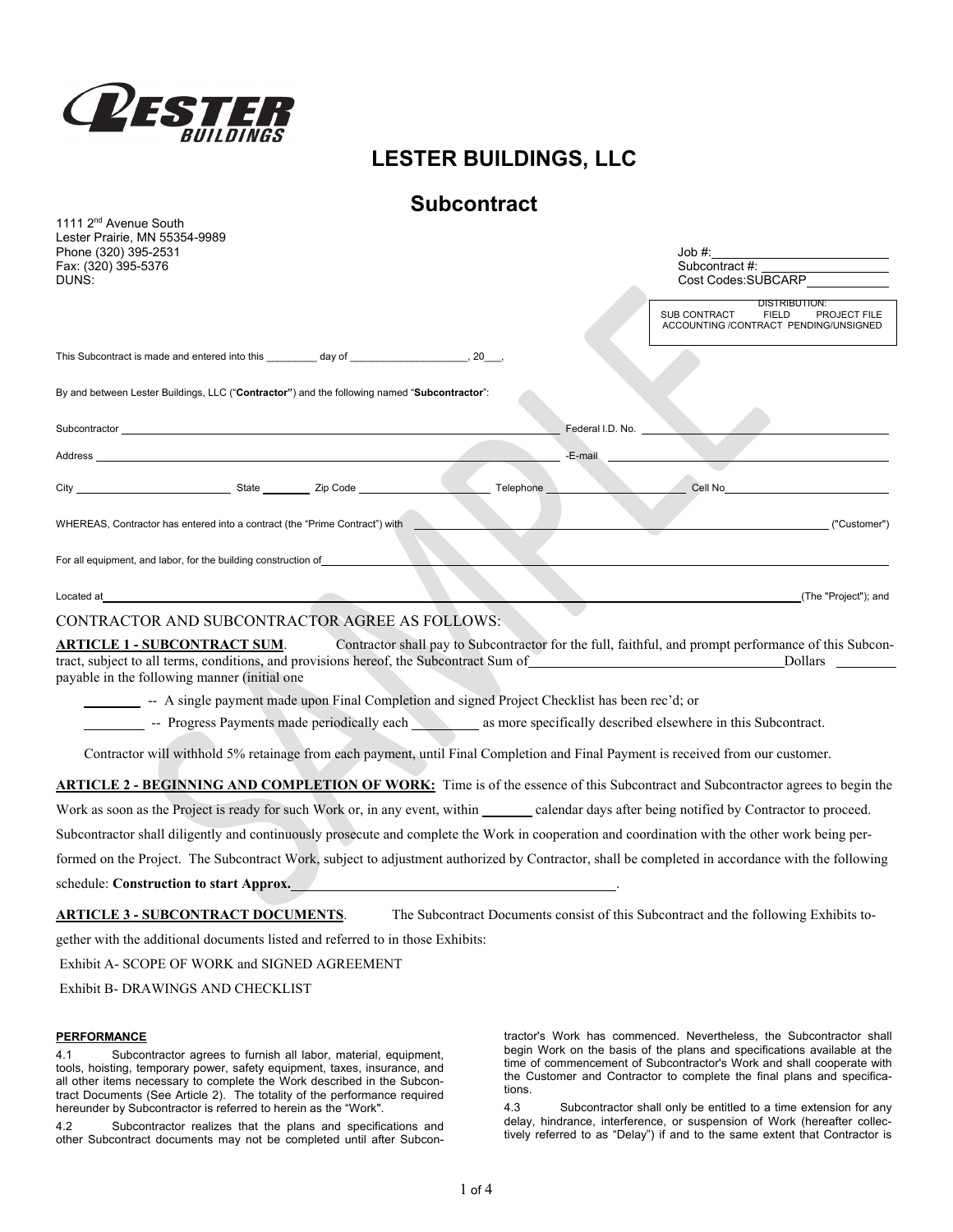entitled under the Prime Contract to a time extension for such Delay experienced by Subcontractor. Subcontractor's right to a time extension for such Delay shall be expressly contingent upon and subject to the following conditions precedent:

.1) Subcontractor shall have furnished Contractor a written notice of Subcontractor's intent to claim a time extension within 48 hours of the commencement of the Delays; and,

.2) Subcontractor shall have furnished Contractor a written claim for such time extension that otherwise complies with the requisites for making such a claim under the Prime Contract: and,

.3) Contractor actually obtains a time extension for such Delay under the Prime Contract.

 If Subcontractor Work experiences Delays caused by any acts or omissions of Contractor or its subcontractors or suppliers, Subcontractor's sole and exclusive remedy is to request a time extension under this Subcontract. Subcontractor's right to a time extension for such Delays shall be expressly contingent upon and subject to the condition precedent that Subcontractor shall have filed with Contractor a written notice of Subcontractor's intent to claim a time extension within 48 hours of the commencement of the delaying event, condition, or any other cause.

 No other time extensions shall be granted to Subcontractor under this Contract.

4.4 Subcontractor agrees that Contractor shall have no liability for damages or additional compensation to Subcontractor for any Delay and Subcontractor convenants to make no claim for such additional compensation or damages. Provided, however, Subcontractor shall be entitled to recover its direct, field costs and expenses at the Project caused by any arbitrary and willful Delays caused by Contractor. Provided, further, if Contractor actually recovers damages or additional compensation from Customer for any Delays, Subcontractor shall be entitled to an equitable share of such recovery. Such equitable share of any actual recovery by Contractor shall constitute Subcontractor's sole and exclusive remedy for Delays caused by Customer or its agents.

### **ARTICLE 5 - PAYMENT**

5.1 Subcontractor shall submit its Applications for Payment periodically based up upon the percentage of completion of the Subcontract Work during the preceding period. Contractor shall not be obligated to make any payment unless and until Contractor has received payment from Customer and Subcontractor has furnished Contractor with: (a) an executed copy of this Subcontract; (b) the required Certificates of Insurance; (c) a signed, notarized and properly completed copy of Contractor's Standard Receipt and Release form; and, (d) signed and notarized unconditional lien waiver and release forms from Subcontractor's subcontractors, suppliers, laborers and materialmen for all work performed and materials supplied.

5.2 In addition to the conditions set forth in the preceding paragraph, when Subcontractor makes Application for Final Payment, Contractor will not be obligated to make such Final Payment unless and until Subcontractor has completed all punchlist items and Subcontractor has furnished Contractor with reproducible as-built drawings, if elsewhere required in this Subcontract and applicable warranties/guarantees.

5.2 The acceptance by the Subcontractor of its final payment shall be and operate as a release to the Contractor of all claims and all liability to the Subcontractor for all things done or furnished or relating to the Work and for every act of alleged neglect of the Contractor arising out of the Subcontract Work.

No payment under this Subcontract, whether partial or final, shall be construed to constitute an acceptance by Customer or Contractor of any Work not in accordance with the Subcontract Documents.

## **ARTICLE 6 - INSURANCE**

6.1 Subcontractor agrees, prior to providing any Work or services at the project site, to secure and maintain throughout the duration of the contract, the following types of insurance in the policy amounts specified with insurers rated no less than "A" by Bests Rating Service. Subcontractor shall cause Contractor and Customer to be named as an "Additional Insured" on all such insurance policies with respect to the Subcontract Work. Subcontractor shall furnish certificates of insurance evidencing the coverages required, including the status of Contractor and Customer as Additional Insureds, **PRIOR TO SUBCONTRACTOR PROVIDING ANY** WORK OR SERVICES AT THE SITE.

| <b>Insurance Coverage Required</b> | <b>Minimum Limits of Liability</b> |
|------------------------------------|------------------------------------|
|                                    |                                    |

| $\bullet$ | Workmen's Compensation     | Statutory   |
|-----------|----------------------------|-------------|
| $\bullet$ | <b>Employers Liability</b> | \$1,000,000 |

- Commercial General Liability:
	- Bodily Injury and Property Damage (per occurrence) \$1,000,000 Property Damage (aggregate) \$1,000,000
	-
- Comprehensive Automobile

| ٠         | <b>Bodily Injury</b>   |             |
|-----------|------------------------|-------------|
|           | Each Person            | \$1,000,000 |
|           | Each Occurrence        | \$1.000.000 |
| $\bullet$ | <b>Property Damage</b> |             |
|           | Each Occurrence        | \$1,000,000 |

6.2 Customer and Contractor shall each be listed as **Additional Insureds** on the Commercial General Liability and Employers Liability policies of insurance provided by the Subcontractor hereunder.

6.3 Waivers of Subrogation. The Contractor and Subcontractor waive all rights against (1) each other and any of their Subcontractors, Sub-subcontractors, agents and employees, and (2) the Customer, the Architect, the Customer s consultants, separate contractors, and any of their subcontractors, sub-subcontractors, agents and employees for damages caused by fire or other perils to the extent covered by property insurance provided under the Prime Contract or other property insurance applicable to the Work.

## **ARTICLE 7 - SUBCONTRACTOR'S OBLIGATIONS**

7.1 Subcontractor acknowledges and agrees that the expeditious and expedient construction of this Project requires that many subcontractors perform work on the Project simultaneously and that interference with Subcontractor's Work from other subcontractors should be anticipated. The Subcontractor shall cooperate with the Contractor in scheduling and performing the Subcontractor's Work to avoid conflict, delay in or interference with the work of the Subcontractor, other subcontractors or Customer's own forces.

7.2 Should the proper performance of the Work depend upon the proper performance of other work not covered by this Subcontract, Subcontractor shall carefully examine such other work, determine if it is fit, ready and in suitable condition for the proper performance of the Work, use all means necessary to discover any defects in such other work, and before proceeding with the Work, report promptly any such improper conditions and defects to Contractor, in writing, and allow Contractor a reasonable time to have such improper conditions and defects remedied. Subcontractor shall make no claim for additional compensation therefore.

7.3 The Work is to be performed and furnished under the direction of and to the satisfaction of Contractor and Customer. The decision of Customer or the Customer's representative as to the meaning and intent of the plans and specifications shall be final and binding upon Subcontractor, to the extent such decision is final and binding on Contractor.

7.4 The Subcontractor shall pay for materials, equipment and labor used in connection with the performance of this Subcontract and shall furnish satisfactory evidence, when requested by the Contractor, to verify compliance with the above requirements.

7.5 The Subcontractor shall take necessary precautions to protect the work of other subcontractors from damage caused by operations under this Subcontract.

The Subcontractor shall give notices and comply with laws, ordinances, rules, regulations and orders of public authorities bearing on performance of the Work of this Subcontract. The Subcontractor shall coordinate, secure and pay for permits and governmental fees, licenses and inspections necessary for proper execution and completion of the Subcontractor's Work.

7.7 The Subcontractor shall comply with federal, state and local tax laws, social security acts, unemployment compensation acts and workers' or workmen's compensation acts insofar as applicable to the performance of this Subcontract.

7.8 Subcontractor agrees that the prevention of accidents to workmen engaged upon or in the vicinity of the Work is its sole and exclusive responsibility. Subcontractor shall give all notices and provide all safety equipment and procedures necessary to comply with all applicable state and federal laws, including without limitation, the federal Occupational Safety and Health Act as amended, ordinances, rules, regulations, and orders of any public authority for the safety of persons or property, and the safety standards established during the progress of the Work by Contractor. Subcontractor shall also post all necessary danger signs and other warnings against hazardous conditions existing, or which may exist on the work site. In addition, Subcontractor shall exercise the utmost care in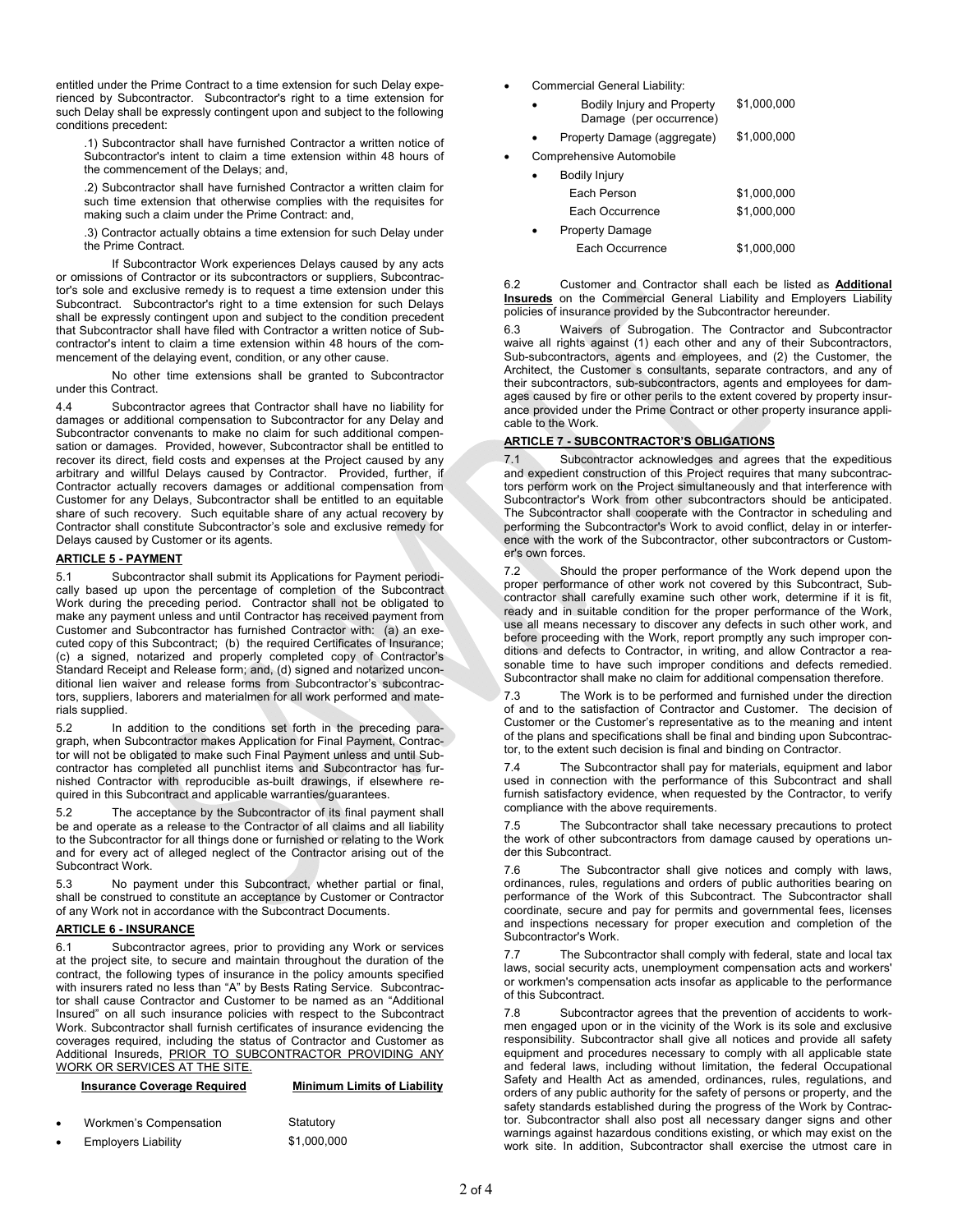handling and storing any explosives or other hazardous materials necessary for the execution of the Work.

7.9 Subcontractor acknowledges receipt of the Lester Buildings, LLC Safety Program and agrees to strictly comply with all requirements of that Safety Program.

7.10 Subcontractor shall report in writing any injury to person or damage to property occurring as a result of the Work to Contractor within twelve (12) hours of the occurrence.

7.11 The subcontractor shall keep the premises free at all times from the accumulation of dirt and debris during the execution of its Work and at the completion thereof shall clean up after its Work in a manner satisfactory to the Contractor and the Customer.

7.12 Subcontractor will pay, when due, all claims for labor, fringe benefits, materials, equipment, and/or Subcontracts applied on, used in, or furnished hereunder, and, upon request, shall furnish satisfactory evidence to Contractor of same. Subcontractor will prevent the filing of any lien of laborers, mechanics, or materialmen, or attachments, garnishments, or suits involving the title of the property of the Project. If any claims or liens have been made against the Project arising out of labor or materials furnished by Subcontractor to the Project or otherwise on account of any actions or failures to act by Subcontractor, Contractor may, at its discretion, withhold amounts otherwise due or to become due hereunder to cover said claims or liens and any costs or expenses which may arise out of same, pending legal resolution or settlement thereof, including without limitation Contractor's reasonable attorney's fees and expenses. This right of Contractor shall be in addition to any other right or remedy of Contractor provided herein or by law. Subcontractor agrees to cause the effect of any such claim or lien to be removed from the title to the Project within ten (10) days after Contractor delivers written demand to do so at the address herein contained, and in the event Subcontractor fails to do so, Contractor, is authorized to purchase a bond twice the amount of the claim, lien or attachment or use whatever means is necessary to cause said claim, lien, or attachment, together with its effect upon the title, to be removed, discharged, satisfied, compromised, or dismissed. The costs thereof, including but not limited to the cost of the bond, Contractor's reasonable attorney's fees and expenses, shall become immediately due to Contractor from Subcontractor. Contractor shall have the right to withhold and deduct all such costs from amounts otherwise due Subcontractor herein.

## **ARTICLE 8 - WARRANTY**

8.1 Subcontractor warrants that all materials and equipment furnished hereunder are new unless otherwise specified, and that all Work and materials performed and provided hereunder are of the best quality, suited for the purpose intended, free from faults and defect, and in conformance with the Subcontract Documents. All Work not conforming to these requirements, including substitutions not properly approved and authorized, shall be considered defective. This warranty shall be in addition to and not in limitation of any other warranty or remedy required or provided by law or by the Subcontract Documents. Any breach of this warranty by Subcontractor shall entitle Contractor to all remedies provided by law or by the Subcontract Documents, including the recovery from Subcontractor by Contractor of all damages suffered by Contractor, including but not limited to, consequential, special, indirect, incidental, or other like damages.

8.2 If, within one year after the date of final acceptance of the project by the Customer, any of Subcontractor's Work is found not to be in accordance with the requirements of the Subcontract Documents, the Subcontractor shall correct it promptly after receipt of written notice from the Contractor. Should Subcontractor fail to correct such defective Work promptly and properly, Contractor may make corrections at Subcontractor's expense. The obligations and remedies provided in this subparagraph shall be in addition to and not in limitation of any obligations or remedies provided by law or by the Subcontract Documents The one-year period shall in no way be construed as a period of limitation.

## **ARTICLE 9 - INDEMNIFICATON**

9.1 To the fullest extent permitted by law, Subcontractor will defend indemnify, and hold Customer, Customer's Representative, Contractor and all of their agents and employees harmless from all claims, demands, damages, losses, expenses, and liability, statutory or otherwise, of whatsoever kind or nature, including but not limited to reasonable attorney's fees and expenses, for any bodily injury, sickness, disease, or death, or damage to or destruction of property including the loss of use thereof (hereinafter collectively "loss") arising out of or resulting from the performance of the Work by Subcontractor or any of its materialmen or subcontractors, even if the loss was partially caused by the negligence of Customer, Customer's Representative, or Contractor unless the loss was occasioned by the sole negligence of Customer, Customer's Representative, or Contractor. In any and all claims against Customer, Customer's Representative, Contractor and/or Lester Building Systems or any of their agents or employees by any employees of Subcontractor, anyone directly or indirectly employed by it, or anyone for whose acts it may be liable, the indemnification obligation set out above shall not be limited in any way by any limitation on the amount or type of damages, compensation, or benefits payable by or for Subcontractor under workers' or workmen's compensation acts, disability benefits, or other employee benefit acts. Subcontractor expressly waives any limitation or "exclusive remedy" provision of worker's compensation or other statutory or common law that might otherwise affect the foregoing indemnification obligation.

#### **ARTICLE 10 - LABOR HARMONY AND EQUAL OPPORTUNITY**

10.1 Subcontractor shall not employ workers, means, materials, or equipment on or in connection with the Work which may cause strikes, work stoppages, or any disturbances by workmen employed by Subcontractor, Contractor, or any other contractors or subcontractors on the Project. Should subcontractor fail to carry out or comply with the foregoing provision, Contractor shall have the right, in addition to any other rights and remedies provided by the Subcontract Documents or by law, after three (3) days' written notice mailed or delivered to the last known address of Subcontractor, to terminate this Subcontract.

10.2 Subcontractor agrees to abide by all EEO regulations and requirements and other applicable legislation including all regulations and requirements set forth on the Standard Nondiscrimination Compliance Agreement.

#### **ARTICLE 11 - PATENTS AND ROYALTIES**

11.1 Subcontractor will pay all royalties and license fees; defend all suits or claims for infringement of any patent rights involved in the Work' and save Contractor, Lester Building Systems and Customer harmless from any loss, cost, or expense including reasonable attorney's fees incurred as a result of such use or infringement by Subcontractor.

#### **ARTICLE 12 - CHANGES IN THE WORK**

12.1 The Contractor may at any time, without notice to the Subcontractors surety and without invalidating this subcontract. make any changes to the Work, whether such changes increase or diminish the amount of the Work and or the Subcontract Sum. The Subcontractor shall not make any changes whatsoever except upon written order from Contractor. If the Subcontractor performs any purported additional Work that is not expressly authorized by written order from Contractor ("Unauthorized Work), including but not limited to Work directed by Customer, such Unauthorized Work will be performed at the sole risk and expense of Subcontractor. Subcontractor expressly and unequivocally waives any right to claim or recover from Contractor any additional costs, compensation or damages attributable to Unauthorized Work. If the Subcontractor requests no additional time within five (5) days following written order for such change, it shall be deemed that no additional time is required by the change.

12.2 If the change in Work provides for an adjustment to the contract Sum, the adjustment shall be based as follows:

 a) The unit prices and rates stated in the Subcontract Documents; or

b) A lump-sum agreed upon between the parties; or

c) 110% of the actual, direct cost of the change to the Subcon-

tractor, such costs being the costs for change order purposes as defined in the then current edition of General Conditions of the Contract for Construction, American Institute of Architects document A201.

12.3 If the Contractor and the Subcontractor should not be able to agree as to the amount, either of money or time, to be allowed or deducted for any changes in the Work for the job, it shall, nevertheless, be the duty of the Subcontractor, upon written notice from the Contractor, to proceed immediately with the change and the amount of any such adjustment shall be thereafter resolved by negotiation or by the Disputes procedures which otherwise govern this Subcontract.

#### **ARTICLE 13-TERMINATION**

13.1 If Subcontractor shall fail to correct, replace, and/or re-execute faulty or defective Work, when and as required by Contractor, or in the event Subcontractor fails to adequately staff the Work with properly skilled supervision or workmen or fails to furnish materials or equipment of the proper quantity or quality, or fails in any respect to prosecute the Work, Contractor shall, at its option give written notice to Subcontractor, at Subcontractor's last known address or to Subcontractor's representative at the Project site, of such default with direction to cure the same within two (2) days of Subcontractor's receipt of said notice. If Subcontractor fails to